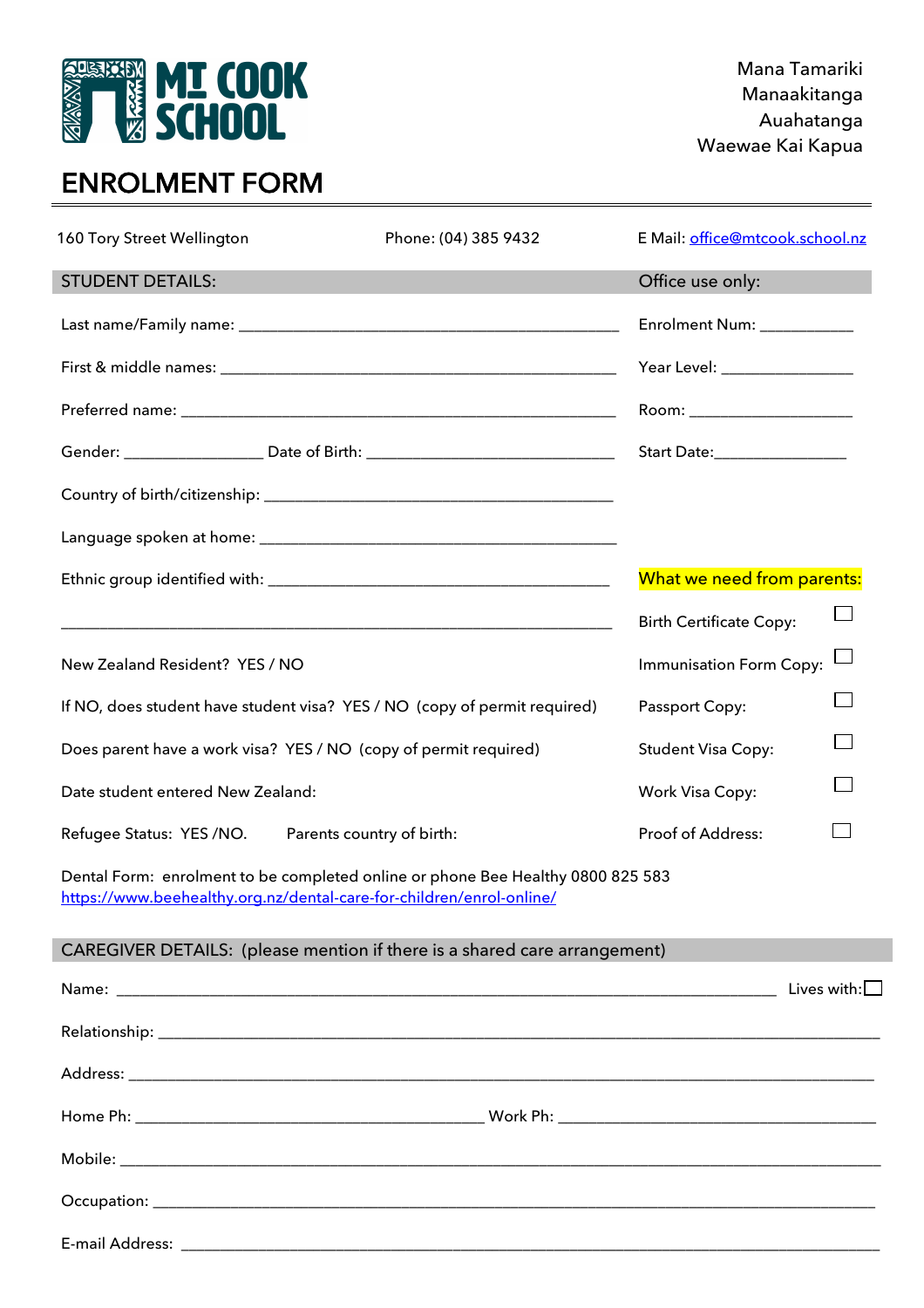|                            |                                                                                                                                                                                          |                         |                                                                                                                                                                                                                                | Lives with: $\square$ |  |
|----------------------------|------------------------------------------------------------------------------------------------------------------------------------------------------------------------------------------|-------------------------|--------------------------------------------------------------------------------------------------------------------------------------------------------------------------------------------------------------------------------|-----------------------|--|
|                            |                                                                                                                                                                                          |                         |                                                                                                                                                                                                                                |                       |  |
|                            |                                                                                                                                                                                          |                         |                                                                                                                                                                                                                                |                       |  |
|                            |                                                                                                                                                                                          |                         |                                                                                                                                                                                                                                |                       |  |
|                            |                                                                                                                                                                                          |                         |                                                                                                                                                                                                                                |                       |  |
|                            |                                                                                                                                                                                          |                         |                                                                                                                                                                                                                                |                       |  |
|                            |                                                                                                                                                                                          |                         |                                                                                                                                                                                                                                |                       |  |
|                            |                                                                                                                                                                                          |                         |                                                                                                                                                                                                                                |                       |  |
| <b>EMERGENCY CONTACTS:</b> |                                                                                                                                                                                          |                         |                                                                                                                                                                                                                                |                       |  |
|                            |                                                                                                                                                                                          |                         |                                                                                                                                                                                                                                |                       |  |
|                            |                                                                                                                                                                                          |                         |                                                                                                                                                                                                                                |                       |  |
|                            |                                                                                                                                                                                          |                         |                                                                                                                                                                                                                                |                       |  |
|                            |                                                                                                                                                                                          |                         |                                                                                                                                                                                                                                |                       |  |
|                            |                                                                                                                                                                                          |                         |                                                                                                                                                                                                                                |                       |  |
|                            | MEDICAL INFORMATION: (allergies, other medical conditions, medication)                                                                                                                   |                         |                                                                                                                                                                                                                                |                       |  |
|                            | Immunisation certificate must be sighted for all students                                                                                                                                |                         |                                                                                                                                                                                                                                |                       |  |
|                            |                                                                                                                                                                                          |                         |                                                                                                                                                                                                                                |                       |  |
|                            |                                                                                                                                                                                          |                         |                                                                                                                                                                                                                                |                       |  |
|                            |                                                                                                                                                                                          |                         |                                                                                                                                                                                                                                |                       |  |
|                            |                                                                                                                                                                                          |                         | Phone: National Phone State of the Contract of the Contract of the Contract of the Contract of the Contract of the Contract of the Contract of the Contract of the Contract of the Contract of the Contract of the Contract of |                       |  |
| <b>OTHER INFORMATION:</b>  |                                                                                                                                                                                          |                         |                                                                                                                                                                                                                                |                       |  |
|                            |                                                                                                                                                                                          |                         |                                                                                                                                                                                                                                |                       |  |
|                            | Previous School or Preschool: ________                                                                                                                                                   |                         |                                                                                                                                                                                                                                |                       |  |
| Did your child             | Yes, for the last ______ years.<br>$\bullet$                                                                                                                                             |                         |                                                                                                                                                                                                                                |                       |  |
| regularly attend           | Not regularly, only occasionally or with no on-going schedule.                                                                                                                           |                         |                                                                                                                                                                                                                                |                       |  |
| ECE?                       | No, did not attend ECE.                                                                                                                                                                  |                         |                                                                                                                                                                                                                                |                       |  |
|                            | Did your child attend one or more ECE service in the six months prior to starting school?                                                                                                |                         |                                                                                                                                                                                                                                |                       |  |
|                            | If attending more than one service at the same time, please<br>enter hours per week (a - f) for up to three services or<br>complete with a tick (g - j) for the last service/s attended. | Service 1<br>(hrs/week) | Service 2<br>(hrs/week)                                                                                                                                                                                                        | Service 3 (hrs/week)  |  |
| a. Kohanga Reo             |                                                                                                                                                                                          |                         |                                                                                                                                                                                                                                |                       |  |
| b. Playcentre              |                                                                                                                                                                                          |                         |                                                                                                                                                                                                                                |                       |  |
|                            | c. Kindergarten or Education and Care Centre                                                                                                                                             |                         |                                                                                                                                                                                                                                |                       |  |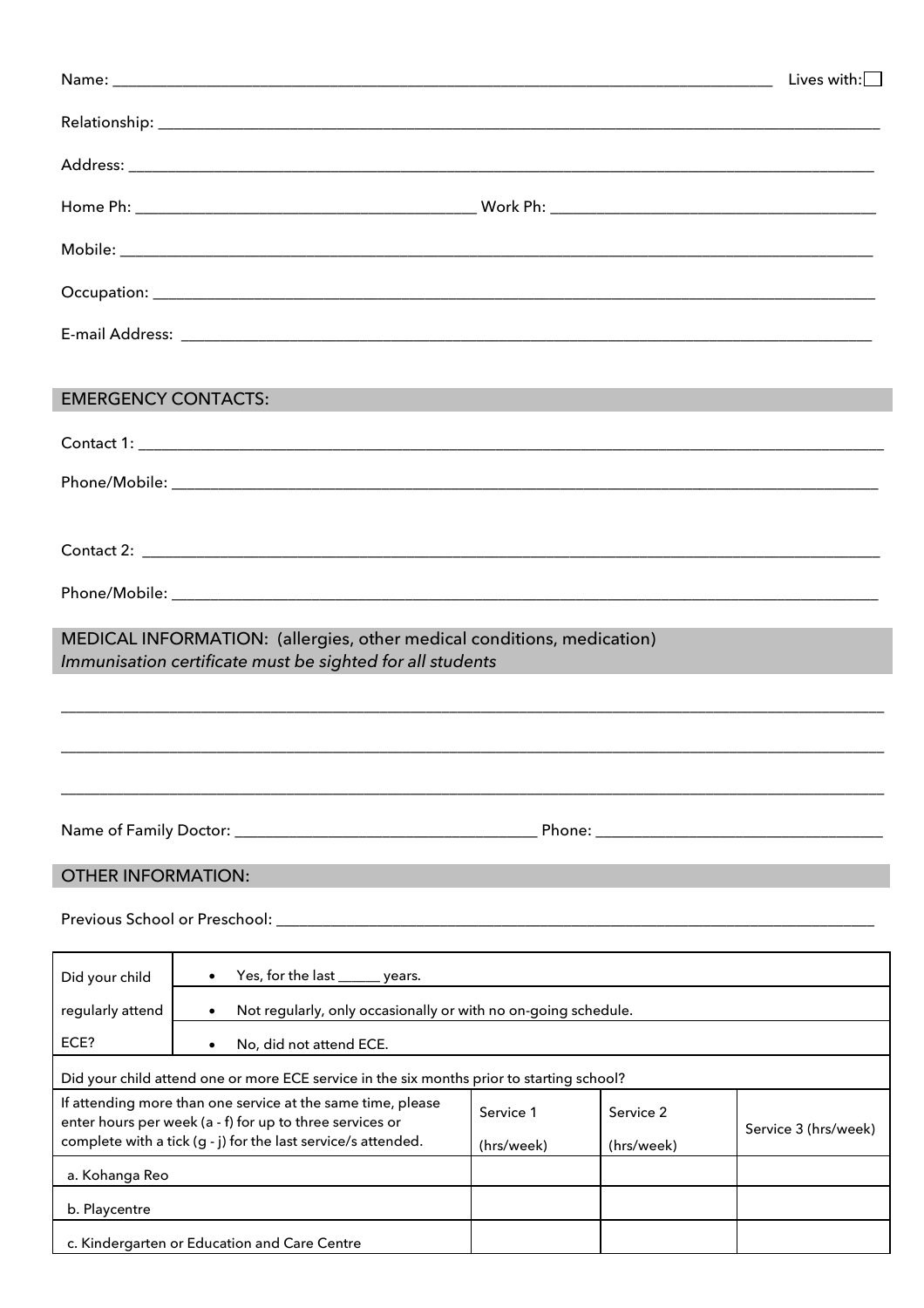| d. Home based service                                          |  |  |
|----------------------------------------------------------------|--|--|
| e. Playgroup                                                   |  |  |
| f. The Correspondence School - Te Aho o Te Kura Pounamu        |  |  |
| g. Attended, but only outside New Zealand (please tick)        |  |  |
| h. Attended, but don't know what type of service (please tick) |  |  |
| i. Did not attend (please tick)                                |  |  |
| j. Unable to establish if attended or not (please tick)        |  |  |

I/We acknowledge that the above information is true and correct.

I/We agree that our child shall abide by the school rules and policies.

I/We understand that the information on this form will be used by the school to maintain appropriate school records and effective contact with the enrolled student's parents/caregivers.

Signature: \_\_\_\_\_\_\_\_\_\_\_\_\_\_\_\_\_\_\_\_\_\_\_\_\_\_\_\_\_\_\_\_\_\_\_\_\_\_\_\_\_\_\_\_\_\_\_\_\_\_\_\_\_ Date: \_\_\_\_\_\_\_\_\_\_\_\_\_\_\_\_\_\_\_

#### ETHNIC GROUP IDENTIFIED WITH:

| Does the student have an affiliation with an(y) lwi?     | If yes then please complete the details below for |
|----------------------------------------------------------|---------------------------------------------------|
|                                                          | Ministry of Education purposes.                   |
| Iwi Affiliation:                                         | Iwi:                                              |
| Please enter the name(s) of the student's Iwi where the  | Rohe (Iwi home area):                             |
| student identifies as belonging to one or more lwi.      |                                                   |
|                                                          | lwi:                                              |
| Up to three Iwi affiliations may be entered for the      | Rohe (Iwi home area):                             |
| student.                                                 |                                                   |
|                                                          | lwi:                                              |
|                                                          | Rohe (Iwi home area):                             |
| If the student has an Iwi affiliation, but does not know |                                                   |
| the name of their Iwi, please enter "don't know"         |                                                   |